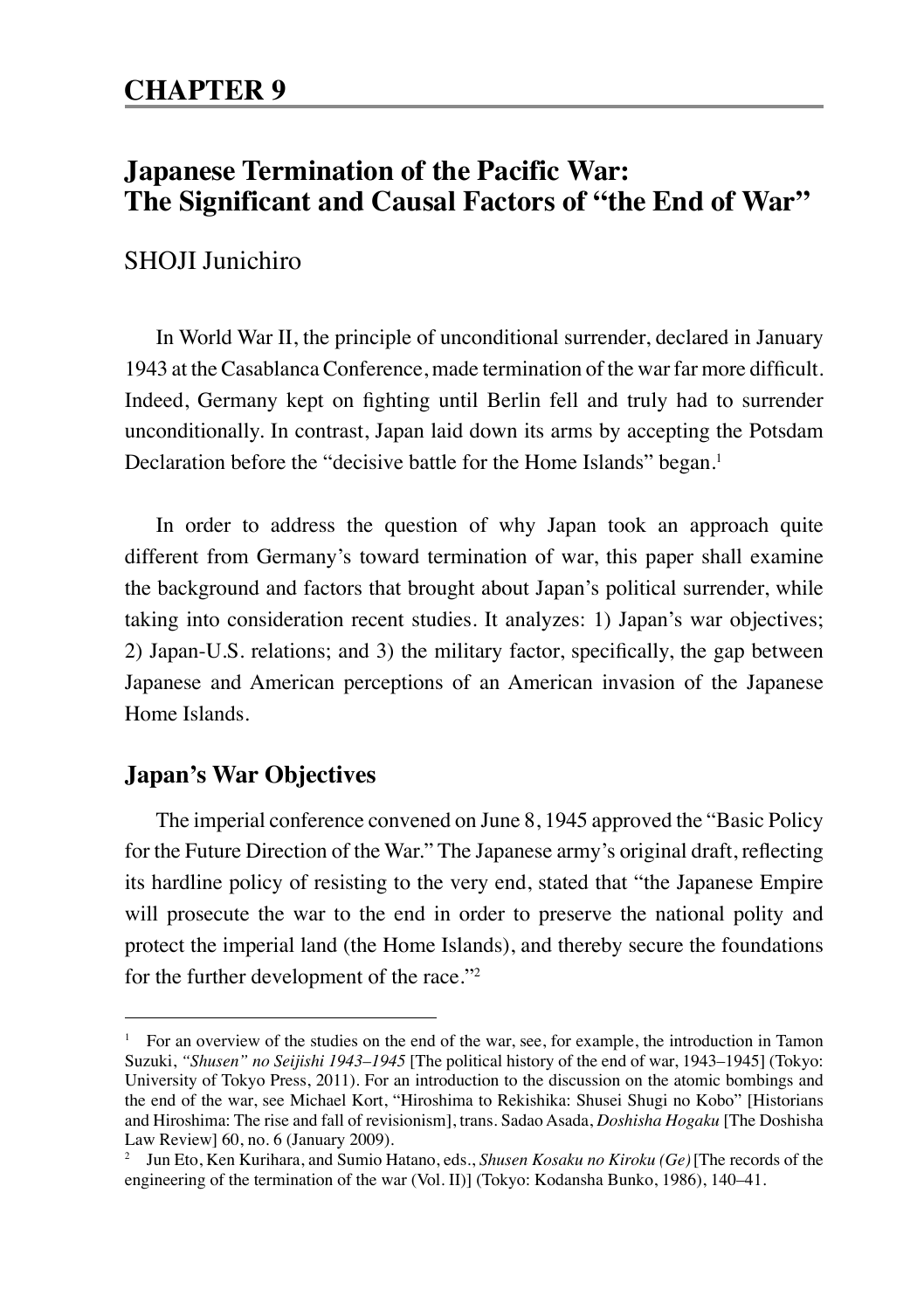The basic policy adopted read as follows: "With the belief in giving seven lives for the country as its inspiration and based on the strength of its advantageous geographical position and the unity of its people, the Japanese Empire will prosecute the war to the end in order to preserve the national polity and defend the imperial land, and thereby, accomplish the objective of the military expedition."<sup>3</sup> The first half took into account domestic considerations for the upcoming convocation of the Imperial Diet, while bearing in mind the wishes of the army. Nevertheless, the basic policy was undeniably a major disappointment for peace advocates.

As a compromise measure, the cabinet inserted the following clause into the basic policy: "to preserve the national polity and defend the imperial land, and thereby, accomplish the objective of the military expedition." As a result, Japan's war objectives, which until then were "self-sufficiency and self-defense" and "building the Greater East Asia Co-Prosperity Sphere," were limited to "preservation of the national polity" and "defense of the imperial land." This had two important meanings for Japan's approach to termination of the war. First, it came to be understood within the cabinet that Japan would attain its war objectives if the "national polity" and "imperial land" were preserved, especially the former, and that the war would be fought to completion. Prime Minister Kantaro Suzuki later stated: "This had considerable implications. I believed that the policy enabled the first steps to be made in our efforts towards the termination of the war."<sup>4</sup>

This understanding was echoed by Hisatsune Sakomizu, chief cabinet secretary, who was behind the drafting of the basic policy. He later wrote: "The cabinet interpreted it to mean 'if the national polity is preserved and the imperial land is defended, then the objective of the military expedition would be achieved.' The cabinet understood the basic policy as providing an orientation towards the

<sup>3</sup> Ibid., 170.

<sup>4</sup> *Shusen no Hyojo (Suzuki Kantaro Jutsu)* [Features of the termination of the war as told by Kantaro Suzuki] (Tokyo: Rodo Bunkasha, 1946), 26.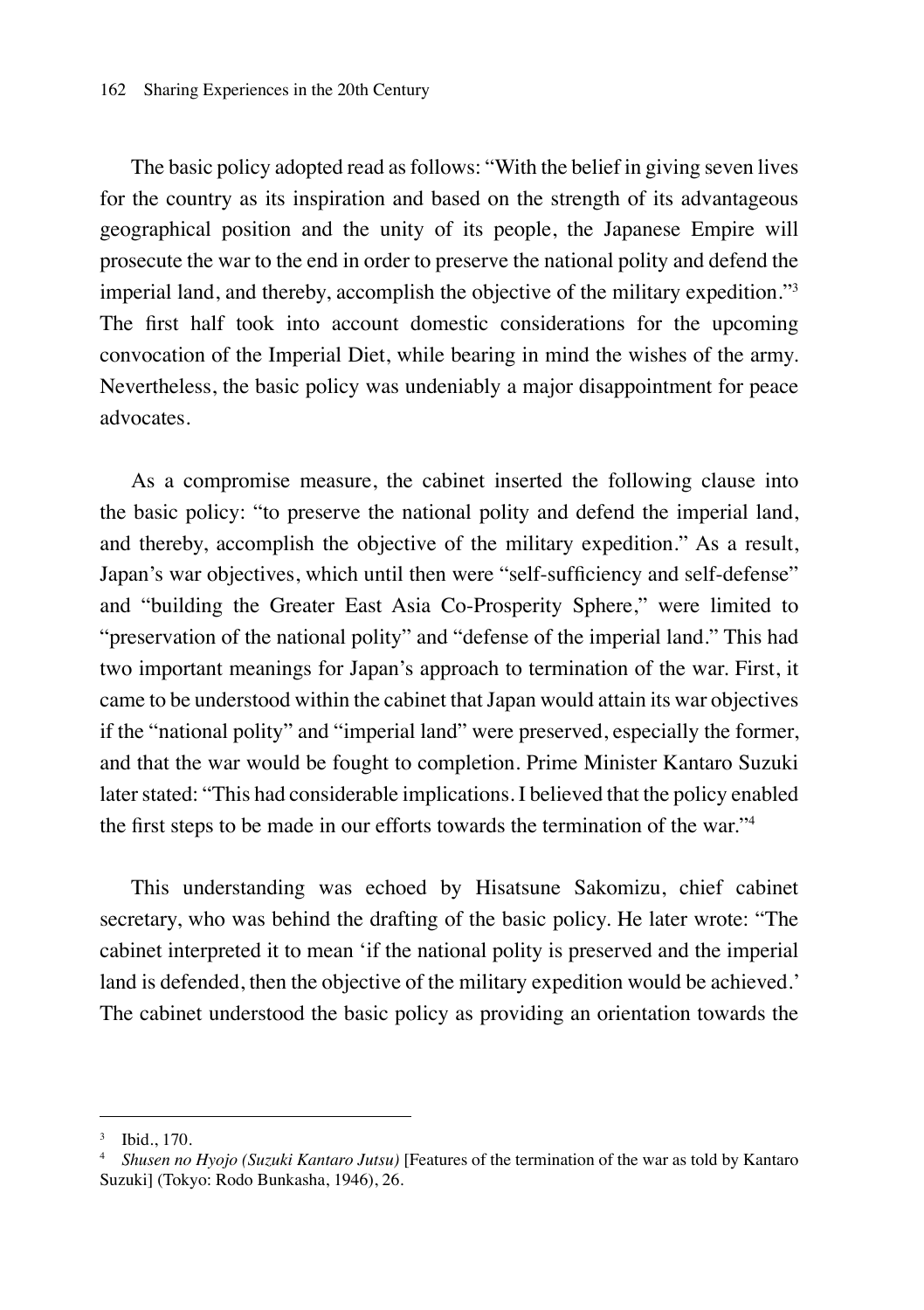end of the war."

The army, while agreeing to limit Japan's war objectives, had a different notion from that of the cabinet. For example, an army officer and aide to Army Minister Korechika Anami wrote that attaining "one blow, certain victory" in a battle for the Home Islands was the optimum means for actively achieving the major objective of "preservation of the national polity," which was at the heart of concluding the war. He went on to say that "the key to achieving peace lies in whether or not the national polity is preserved."<sup>6</sup> Whereas Foreign Minister Shigenori Togo and others intended to ensure "preservation of the national polity" through diplomatic negotiations before the Home Islands were invaded, the army felt that it could be ensured only by dealing one major blow and attaining certain victory in a battle for the Home Islands.

*Strategic Surrender: The Politics of Victory and Defeat* is a classic work on the termination of war by Paul Kecskemeti of the RAND Corporation, published in 1958. The book undertakes theoretical analyses of the forms of war termination, comparing the experiences of Japan, Germany, and Italy. Kecskemeti notes that "the loser may decide to quit because he feels that his core values will not suffer, even if the winner has his way completely and permanently."7 Because Japanese leaders arrived at a shared understanding that Japan's core value, preservation of the "national polity," was a war objective, guidelines for realizing the termination of the war became clearer. The question was how to achieve this objective through military force or negotiations?

Secondly, the principle of "building the Greater East Asia Co-Prosperity Sphere," underscored at the Greater East Asia Conference in 1943, was eliminated from Japan's list of war objectives, and this served to further facilitate termination

<sup>&</sup>lt;sup>5</sup> Hisatsune Sakomizu, *Shusen no Shinso* [The truth of the end of the war] (Self-published, 1955), 34–35.

<sup>6</sup> Tadashi Nishiuchi and Masataka Iwata, *Otakebi: Daitoa Senso no Seishin to Kyujo Jiken*[The spirit of the Great East Asia War and Kyujo incident] (Tokyo: Nihon Kogyo Shinbunsha, 1982), 223–25.

<sup>7</sup> Paul Kecskemeti, *Strategic Surrender: The Politics of Victory and Defeat* (Stanford: Stanford University Press, 1958), 14.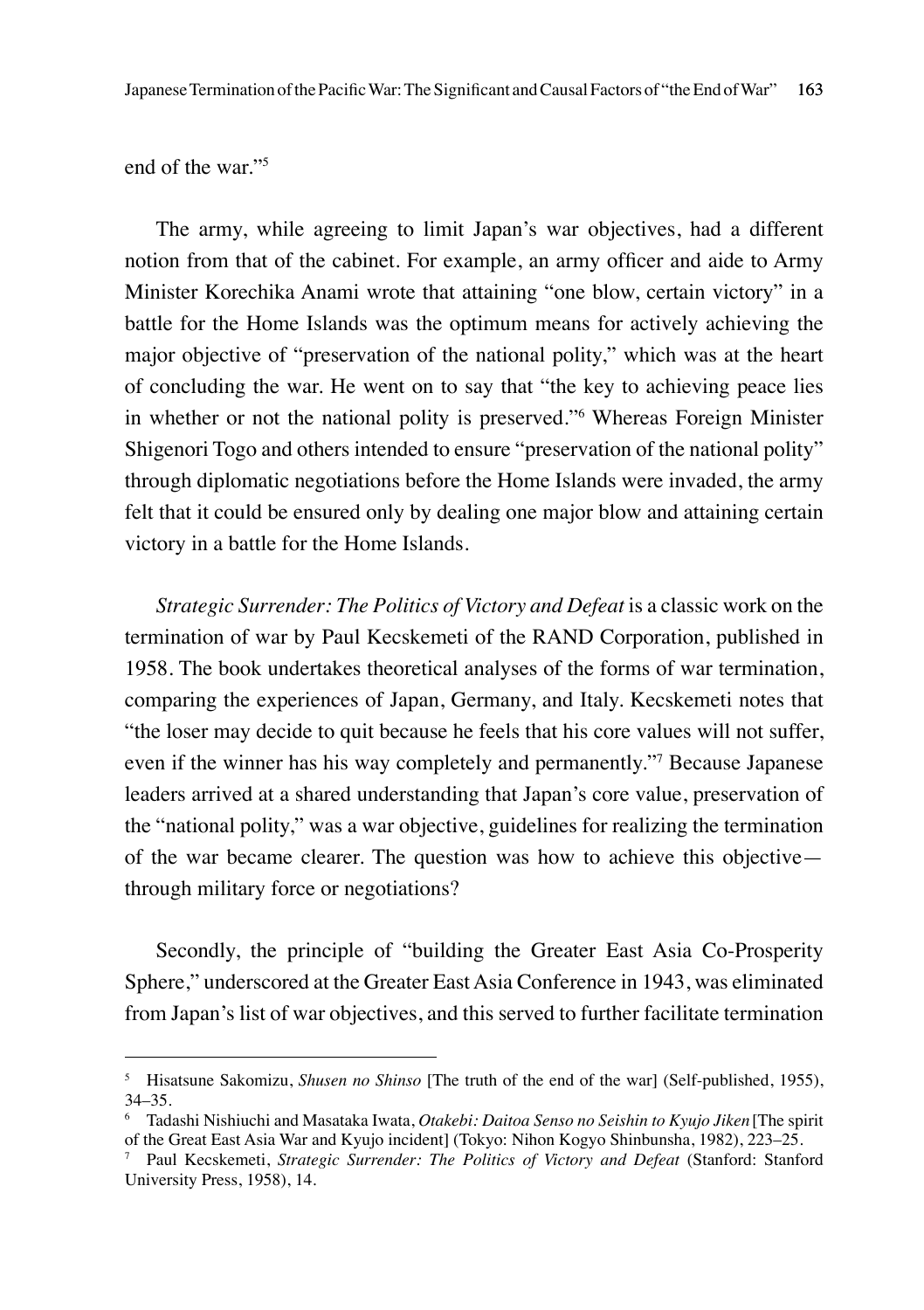of the war. In other words, as long as a principle such as the building of a coprosperity sphere was a war objective, compromise between the two sides was difficult, and therefore, it was likely that the war would be fought to the bitter end<sup>8</sup>

A basic policy with such landmark significance was approved in the following circumstances. First, Germany surrendered on May 8, 1945. This absolved Japan from the need to continue showing good faith towards Germany by observing the Axis Pact and refraining from a separate peace that had been used as an argument against such a separate peace with the Allies. Second, as it became increasingly apparent that Japan was losing the battle in Okinawa, for which expectations had been high, there was growing momentum for pursuing an immediate peace rather than making peace after striking the enemy a severe blow.

For example, according to the declassified *Showa Tenno Jitsuroku* [Annals of Emperor Showa], which is a biography of Emperor Showa compiled by the Imperial Household Agency, Foreign Minister Togo reported on April 30, 1945 on measures that Japan would take following Germany's collapse, and in response, the emperor expressed his "hopes for an early end to the war."<sup>9</sup>

Germany's war was of a different nature from Japan's. It was a "war of annihilation" (*Vernichtungskrieg*) in which the survival of the race and an ideology was at stake. Because it was founded on a powerful principle, or ideology, it was a war of victory or destruction, and peace through compromise was out of the question.10

This kind of ideology surfaced in an extreme way in the last stage of the

<sup>8</sup> Regarding the transformation of the war objective and its significance, see Ryoichi Tobe, "Japan's War Guidance: Three Key Points," *New Perspectives on the War in the Pacific: Grand Strategies, Military Governments and POWs*, National Institute for Defense Studies, March 2008.

<sup>9</sup> The Imperial Household Agency, *Showa Tenno Jitsuroku (9)* [Annals of Emperor Showa (9)] (Tokyo: Tokyo Shoseki, 2016), 657.

<sup>10</sup> For a recent work discussing the characteristics of Nazism and war, see Richard Bessel, *Nachisu no Senso 1918–1949: Minzoku to Jinshu no Tatakai* [Nazism and war], trans. Akira Oyama (Tokyo: Chuko-Shinsho, 2015).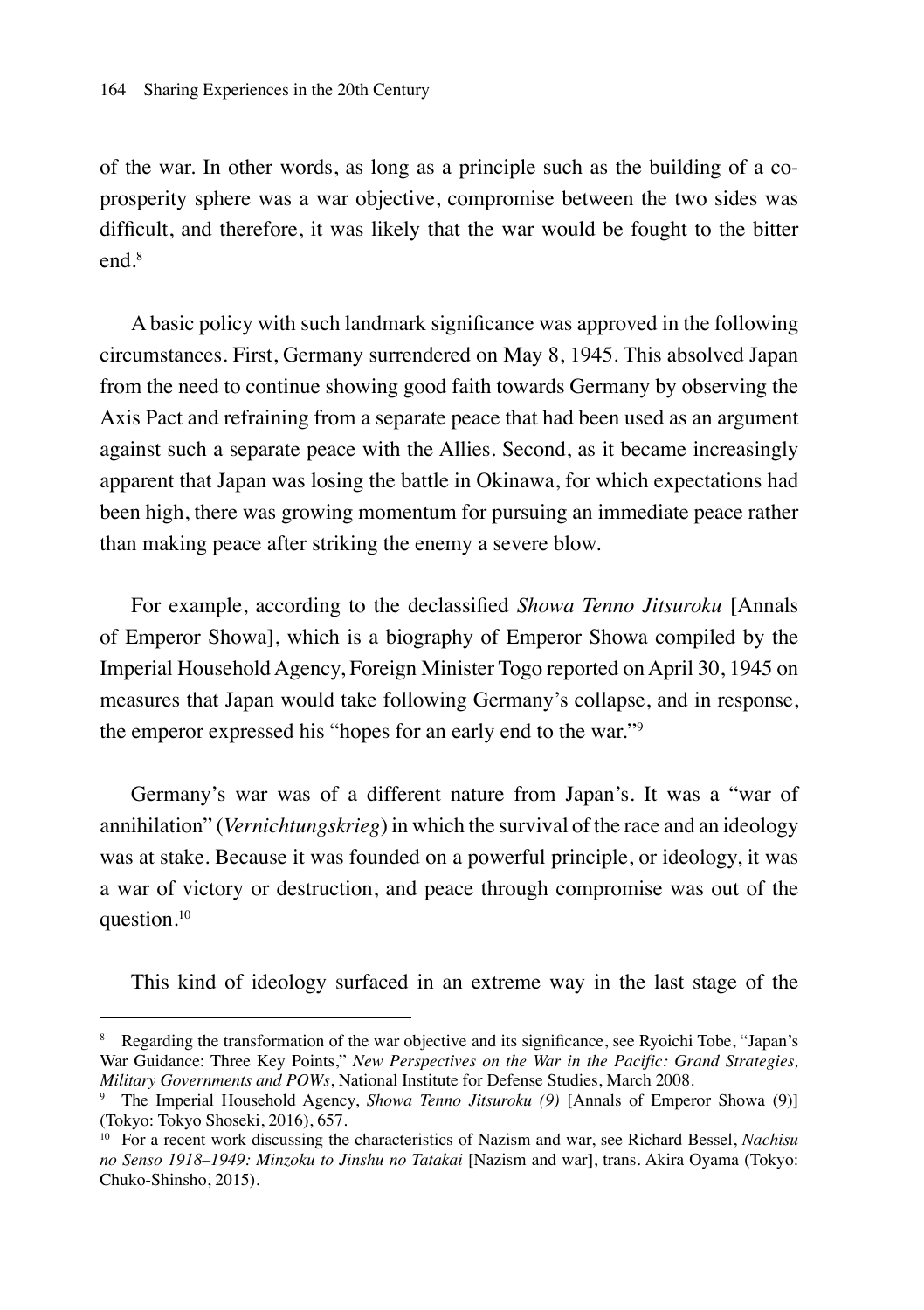war. In March 1945, with defeat imminent, Adolf Hitler issued his famous Nero Decree and adopted a scorched earth policy involving the destruction of all assets in German territory. In Hitler's words: "If the war is lost then the nation will be lost also . . . because this nation has shown itself the weaker. The future belongs exclusively to the stronger nation from the East." In other words, Hitler felt that the weaker race did not deserve to exist any longer and should suffer the same fate as the defeated nation itself. Hitler's desire for death and destruction was ultimately directed at Germany itself, that is, at the annihilation of Germany.<sup>11</sup>

Incidentally, in the emperor's second "imperial decision," made during a meeting of the Supreme Council for the Direction of the War on August 14, 1945, he stated: "Continuing the war will result in the whole nation being reduced to ashes. I cannot endure the thought of letting my people suffer any longer . . . Compared to the result of losing Japan completely, we can at least hope for reconstruction as long as some seeds remain."12 This decision is symbolic of the differences between the Japanese and German political situation and political leaders at the time.

#### **Japan-U.S. Relations**

Second, I focus on the factors underlying Japan's acceptance of the Potsdam Declaration, namely, the so-called "moderates" in Japan and the United States, as well as the "relationship of trust" that existed between Japan and the United States even when they were adversaries.

In Japan, certain groups sought peace between their country and the United States from early in the war. For example, on the very day of the attack on Pearl Harbor, former prime minister Konoe Fumimaro said to his aide: "We will lose this war. I order you to study how Japan shall lose. It is the job of politicians to

<sup>&</sup>lt;sup>11</sup> Sebastian Haffner, *Hitora towa Nanika* [The meaning of Hitler], trans. Tatsuo Akabane (Tokyo: Soshisha Publishing, 1979), 188–96.

<sup>12</sup> Kainan Shimomura, *Shusen Hishi* [The secret history of the end of war] (Tokyo: Kodansha Gakujutsu Bunko, 1985), 140.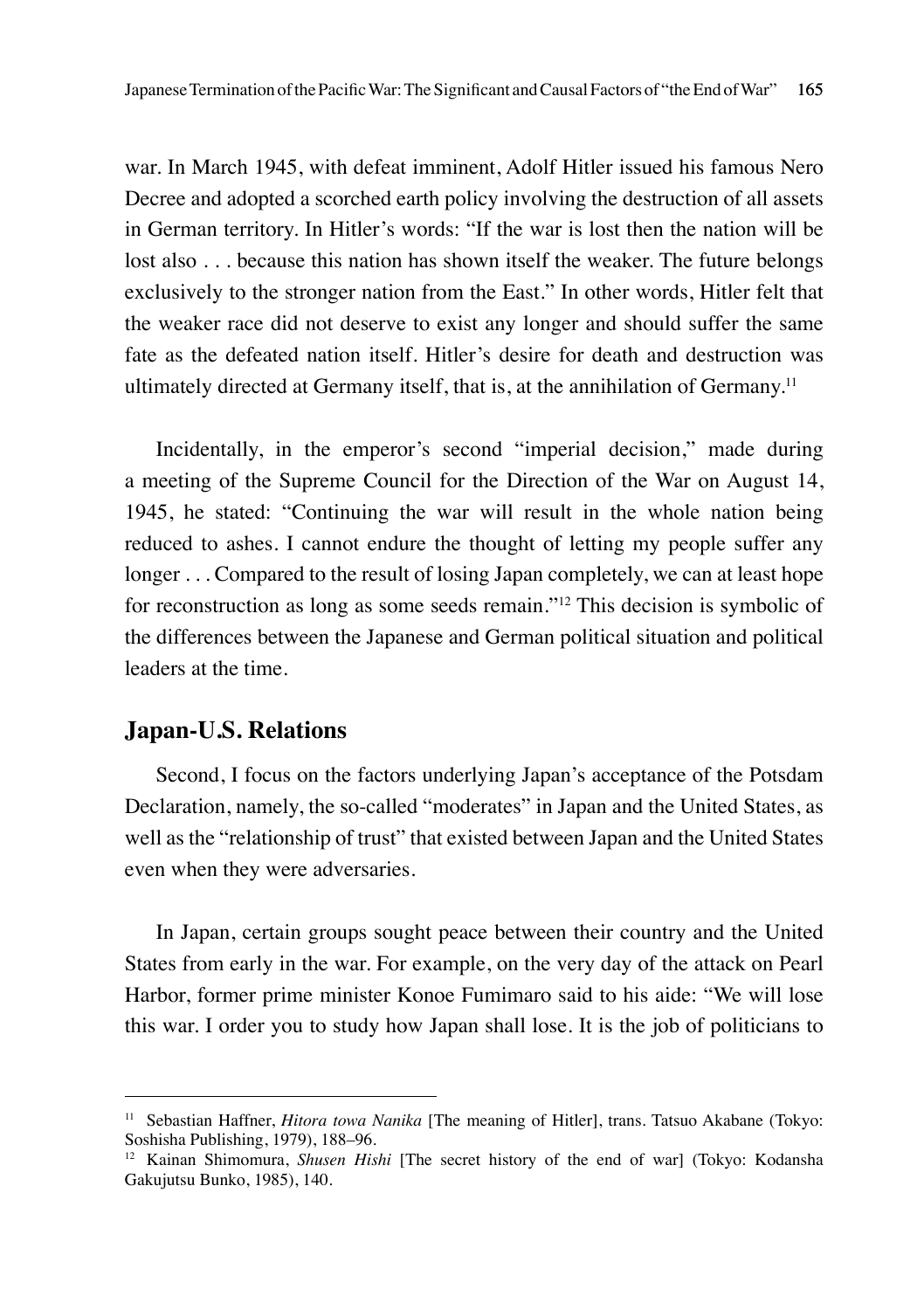conduct this study."<sup>13</sup> In January of the following year, 1942, Konoe stressed to Lord Keeper of the Privy Seal Koichi Kido that the timing of the termination of the war should be considered as quickly as possible. On February 5 of that year, Kido advised the emperor that: "the Great East Asia War will not be terminated easily. Ultimately, the quickest way to peace will be to fight the war to the end, including constructive efforts. Meanwhile, it will be necessary to grasp any opportunity to achieve peace as quickly as possible." On February 12, the emperor stated to Prime Minister Hideki Tojo, "While I realize that adequate considerations are being paid not to lose the opportunity of terminating the war, for the sake of humanity and peace we should not prolong the war and needlessly increase the heavy damage inflicted."<sup>14</sup>

The tide of the war subsequently turned against Japan. Thus, from around the summer of 1943, key figures came together to promote efforts to end the war, under the leadership of a number of former prime ministers, including Konoe and Keisuke Okada. Other persons involved included navy officers, such as Mitsumasa Yonai and Sokichi Takagi; army officers from the Imperial Way faction; and Shigeru Yoshida, a diplomat. This movement first evolved as a campaign to overthrow the Tojo cabinet and resulted in the entire cabinet's resignation.

In addition, recent research indicates that even among mainstream army officers, whose views had been seen as monolithic, there were groups that aimed to achieve peace quickly. Many of these officers were assigned to the War Direction Section of the general staff.<sup>15</sup>

In Germany there was sporadic resistance, including the July 20, 1944 assassination attempt against Hitler. However, partly because many anti-Nazi Germans were in exile, such as Willy Brandt, who later became prime minister,

<sup>13</sup> *Kataritsugu Showashi: Gekido no Hanseiki (3)* [Stories of the history of the Showa period: A tumultuous half century (3)] (Tokyo: Asahi Shimbun, 1976), 304.

<sup>14</sup> Kido Nikki Kenkyukai, ed., *Kido Koichi Kankei Bunsho* [Documentation relating to Koichi Kido] (Tokyo: University of Tokyo Press: 1966), 43–45.

<sup>15</sup> Tomoyuki Yamamoto, *Nihon Rikugun Senso Shuketsu Katei no Kenkyu* [Study of the process of the termination of the Japanese army's war] (Tokyo: Fuyoshobo, 2010).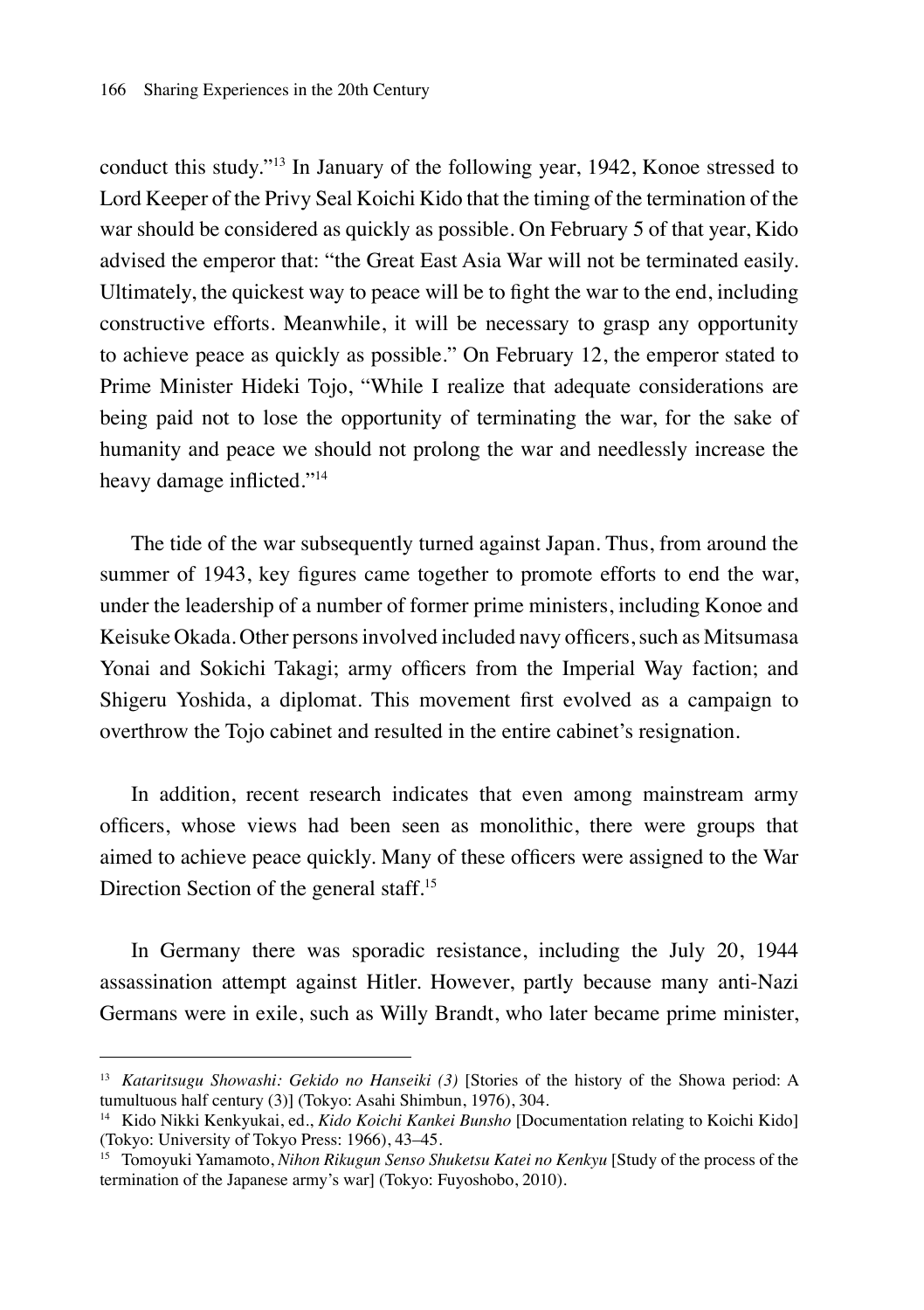Germany lacked a wide range of groups or movements in the political mainstream that explored ways of achieving peace to avoid a catastrophe, as occurred in Japan. Nor was there a movement within the German army that attempted to forestall the ultimate defeat. At the same time, the United States continued to refuse all German requests for a partial or localized surrender and repeatedly demanded a complete and immediate unconditional surrender.<sup>16</sup>

As for the Americans, the so-called "pro-Japanese" officials played a significant role. An example is State Department official Joseph C. Grew, who formerly served as under secretary of state. In speeches delivered across the United States, Grew explained that "moderates" or "liberals" existed in Japan, and that if the militarist clique were overthrown and the moderates or liberals placed in charge of the government, Japan could be rebuilt into a country that collaborates with the international community. Grew argued that the emperor was on the side of moderates and liberals and defended the imperial system. Furthermore, Henry L. Stimson, secretary of war, lauded Kijuro Shidehara, Reijiro Wakatsuki, and others as progressive politicians who had stood up to the militarist clique and promoted the sound development of Japan.17

During the war, these officials had an enormous impact on policymaking and moderated U.S. policies toward Japan. An example is a memo titled "Conditions for Japanese Surrender" adopted by the Post-War Programs Committee of the State Department in November 1944. The memo essentially stated that according to the terms of surrender, support would be provided to democratic and moderate persons who remained in Japan and that the occupation forces would stand ready to assist with the country's democratization. This varied significantly from the hardline stance in the United States that sought severe measures, including

<sup>16</sup> Yasushi Yamaguchi, "Hitora to Doitsu Kokubogun: Mujoken Kofuku eno Michi" [Hitler and the German military: The path to unconditional surrender], in *Showashi no Gunbu to Seiji (4) Dainijitaisen to Gunbu Dokusai* [Military and politics in Showa history (4): World War II and military dictatorship], ed., Masaki Miyake (Tokyo: Dai-Ichi Hoki, 1983), 216–24.

<sup>17</sup> For the activities of the pro-Japanese officials, see, for example, Makoto Iokibe, *Nichibei Senso to Sengo Nihon* [Japan-U.S. war and post-war Japan] (Tokyo: Kodansha Gakujutsu Bunko, 2005) and Akira Iriye, *Nichibei Senso* [Japan-U.S. war] (Tokyo: Chuokoron-Sha, 1978).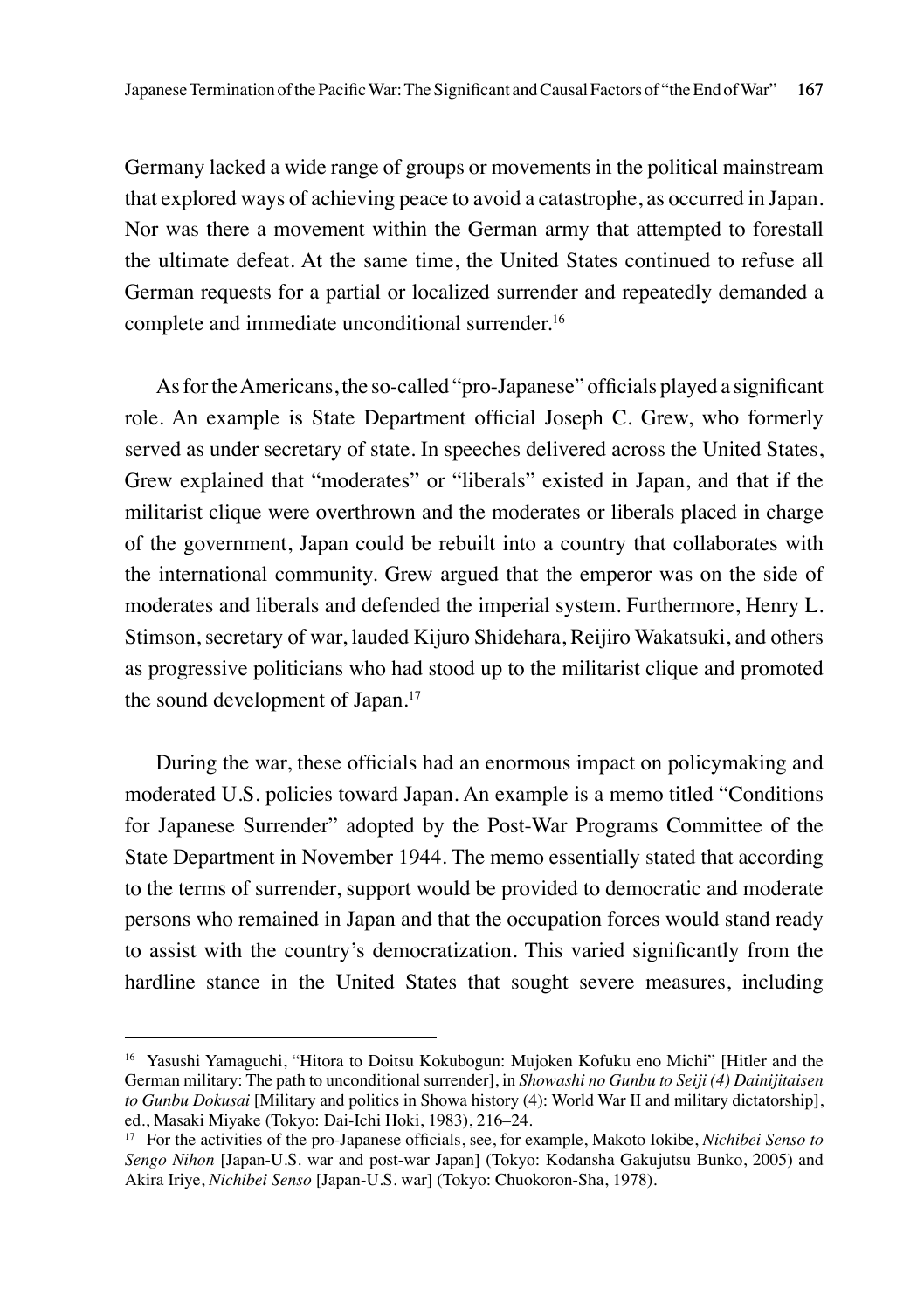eradication of the imperial system. The pro-Japanese judged that it would be preferable to occupy Japan while collaborating with and making use of the moderates who remained in the country, and that an occupation would be more in line with American national interests.<sup>18</sup>

Furthermore, these people were heavily involved in drafting the Potsdam Declaration, and as a result, paragraph 10 states: "The Japanese Government shall remove all obstacles to the revival and strengthening of democratic tendencies among the Japanese people. Freedom of speech, of religion, and of thought, as well as respect for the fundamental human rights shall be established." The words "revival and strengthening of democratic tendencies" reflected the perception of the pro-Japanese officials.

Diplomatic historian Makoto Iokibe has called the extensive efforts made by these pro-Japanese officials "good fortune in the midst of defeat" bestowed on Japan unexpectedly.<sup>19</sup> Kecskemeti notes: "There were well-informed and intelligent people in policymaking positions whose knowledge of Japanese conditions enabled them to hit upon the right approach. Thus American surrender policy avoided what would have been the worst of the disasters towards which the cult of 'unconditional surrender' was pressing."20

While no direct channels of negotiation existed between Japan and the United States, information on the activities of the moderates and others in the United States reached Japan. For example, Konoe, in his famous statement to the emperor in February 1945, wrote: "To date public opinion in Great Britain and United States has not gone so far as to favor a change of the national polity. (Of course, a part of public opinion is radical, and it is difficult to predict how opinion will change in the future.)" Asked what he thought about the army chief of general staff's view that the United States would demand the elimination of the imperial family, Konoe responded that the Americans' goal was to overthrow the

<sup>18</sup> Iriye, *Nichibei Senso*, 261–63.

<sup>19</sup> Iokibe, *Nichibei Senso to Sengo Nihon*, 189.

<sup>20</sup> Kecskemeti, *Strategic Surrender*, 210.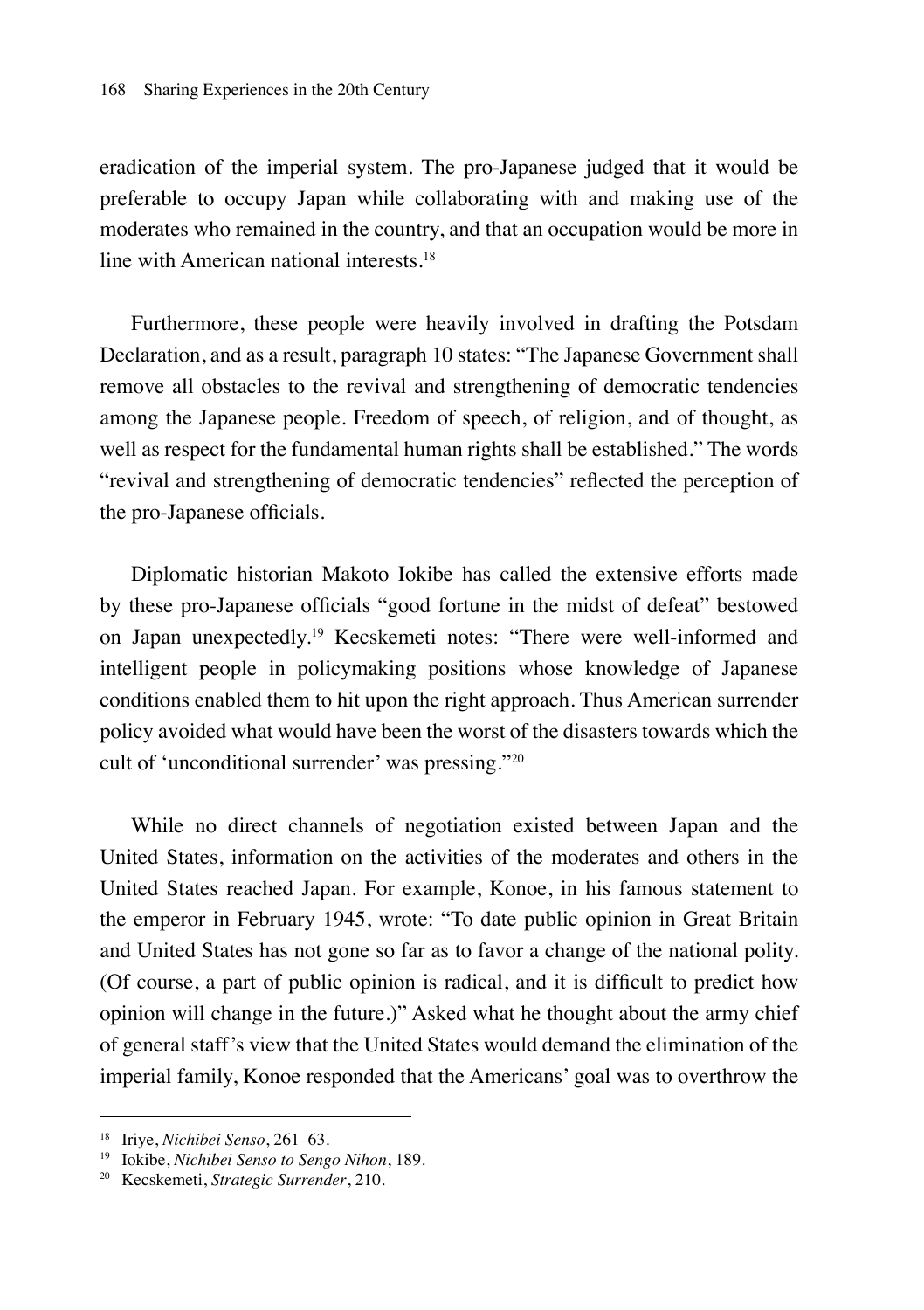militarist clique of Japan, and that "it seems the United States would not go that far, based on the views of Grew and the American leadership." It was intelligence collected by the Public Affairs Bureau and other branches of the Foreign Ministry that formed the basis of this view.<sup>21</sup>

This sort of Japanese intelligence significantly influenced Japan's acceptance of the Potsdam Declaration. In response to the declaration, issued on July 26, 1945, and followed by the atomic bombings of Hiroshima and Nagasaki and the Soviet Union's entry into the Pacific War, the Suzuki cabinet issued an emergency telegram on August 10. It stated that the cabinet accepts the declaration "with the understanding that the said declaration does not comprise any demand which prejudices the prerogatives of His Majesty as a Sovereign Ruler."

The United States issued the following reply by Secretary of State James Byrnes: "The authority of the Emperor and the Japanese Government to rule the state shall be subject to the Supreme Commander of the Allied powers." Japan received this reply on August 10, and opinion within the government was divided over how to interpret it and how to respond: accept the terms, ask for further clarification, or continue with the war.

A recent study has revealed that at this critical time, intelligence from neutral countries, including Sweden and especially Switzerland, played an important role in communications between senior Japanese and U.S. officials regarding "preservation of the national polity."<sup>22</sup>

For example, the study notes that the report titled *"Potsudamu" Sangoku Sengen ni kansuru Kansatsu* [Observations concerning the trilateral "Potsdam" Declaration], prepared based on European intelligence and submitted to Foreign

<sup>21</sup> Junichiro Shoji, "'Konoye Josobun' no Saikento: Kokusai Josei Bunseki no Kanten kara" [Konoe Fumimaro and Konoe's memorial to the throne in February 1945], *Kokusai Seiji* [International Relations] 109 (May 1995): 62–64.

<sup>22</sup> Tetsuo Arima, *"Suisu Chohomo" no Nichibei Shusen Kosaku: Potsudamu Sengenwa Naze Ukeireraretanoka* [Japan-U.S. end of war efforts relating to the "Swiss espionage network": Why was the Potsdam Declaration accepted?] (Tokyo: Shinchosha, 2015).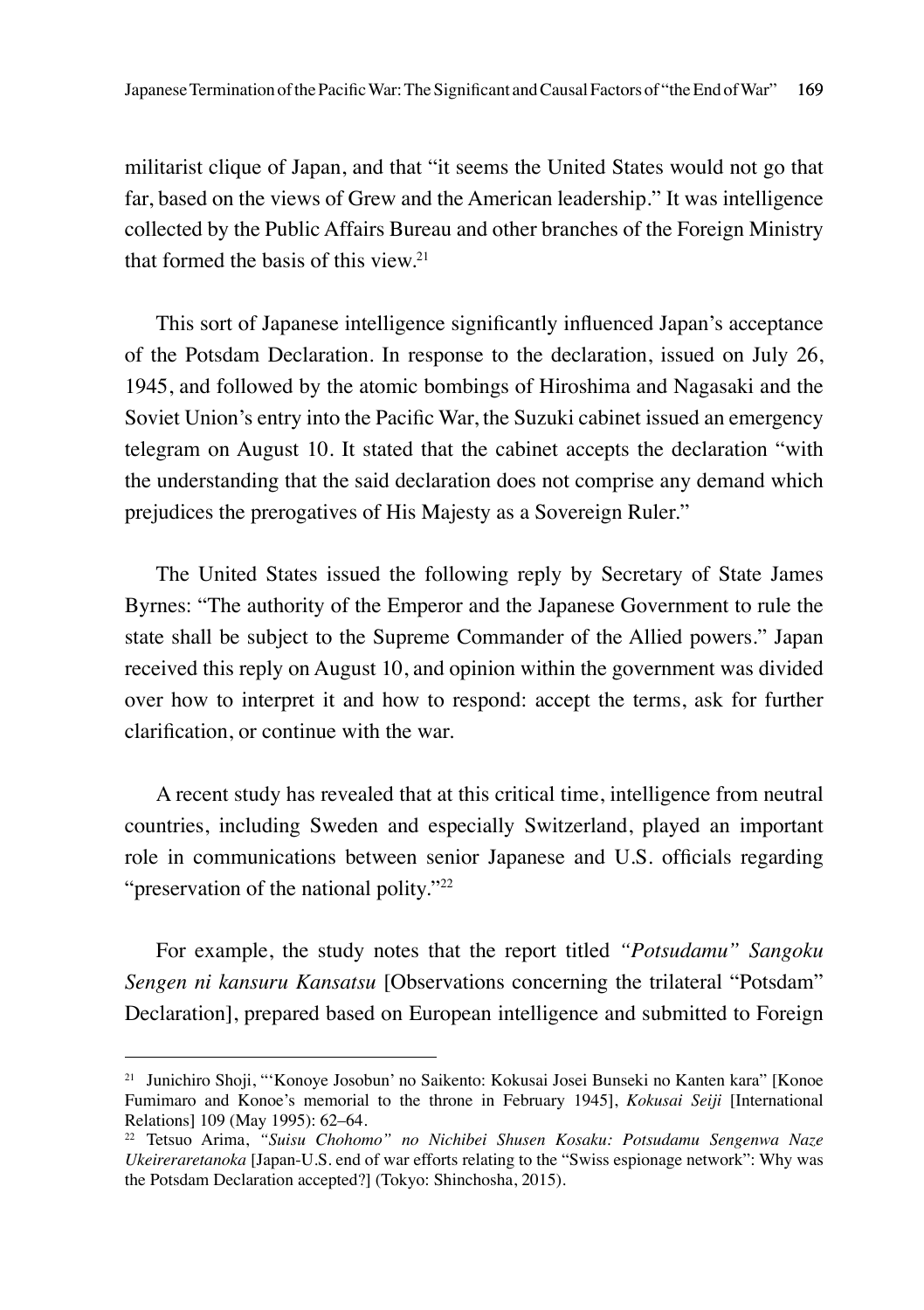Minister Togo, recognized that the declaration affirmed Japanese sovereignty, used the phrase "unconditional surrender" in relation to the Japanese military, and did not refer to the imperial family and the national polity. On this basis, the report contended that the declaration had taken into consideration maintaining Japan's honor and adopted a stance considerably different from that taken toward Germany.

Furthermore, the study refers to a telegram from the minister to Sweden, Suemasa Okamoto, which arrived in Japan on August 13. The telegram described local news reports claiming that the United States had won an "American diplomatic victory" by successfully overriding opposition from the Soviet Union and other countries and forcing them to accept continuation of the imperial system. Based on his analysis of these news reports, Okamoto concluded that the essence of Japan's terms had been accepted. The study notes that this was also communicated to the emperor and Prime Minister Suzuki and affected subsequent developments.<sup>23</sup>

Shunichi Matsumoto, vice minister of foreign affairs, had the following notion: "As we had imagined, the United States took our request, and, despite considerable opposition, considered and indirectly approved it by wording it differently." The vice minister handed the telegram to Suzuki and requested its immediate acceptance.<sup>24</sup> At a time when opinion was divided over the response to Byrnes's reply and Suzuki himself was wavering, the effect of such information was not negligible.

In any event, as a result of these developments, the emperor, in his second decision issued to the Supreme Council for the Direction of the War, commented that "while it is natural that we have some concerns about our counterpart's

<sup>23</sup> Ibid., 251–54, 273–76.

<sup>24</sup> Sumio Hatano, *Saisho Suzuki Kantaro no Ketsudan: "Seidan" to Sengo Nihon* [Prime Minister Kantaro Suzuki's decision: The emperor's decision and post-war Japan] (Tokyo: Iwanami Shoten, 2015), 212.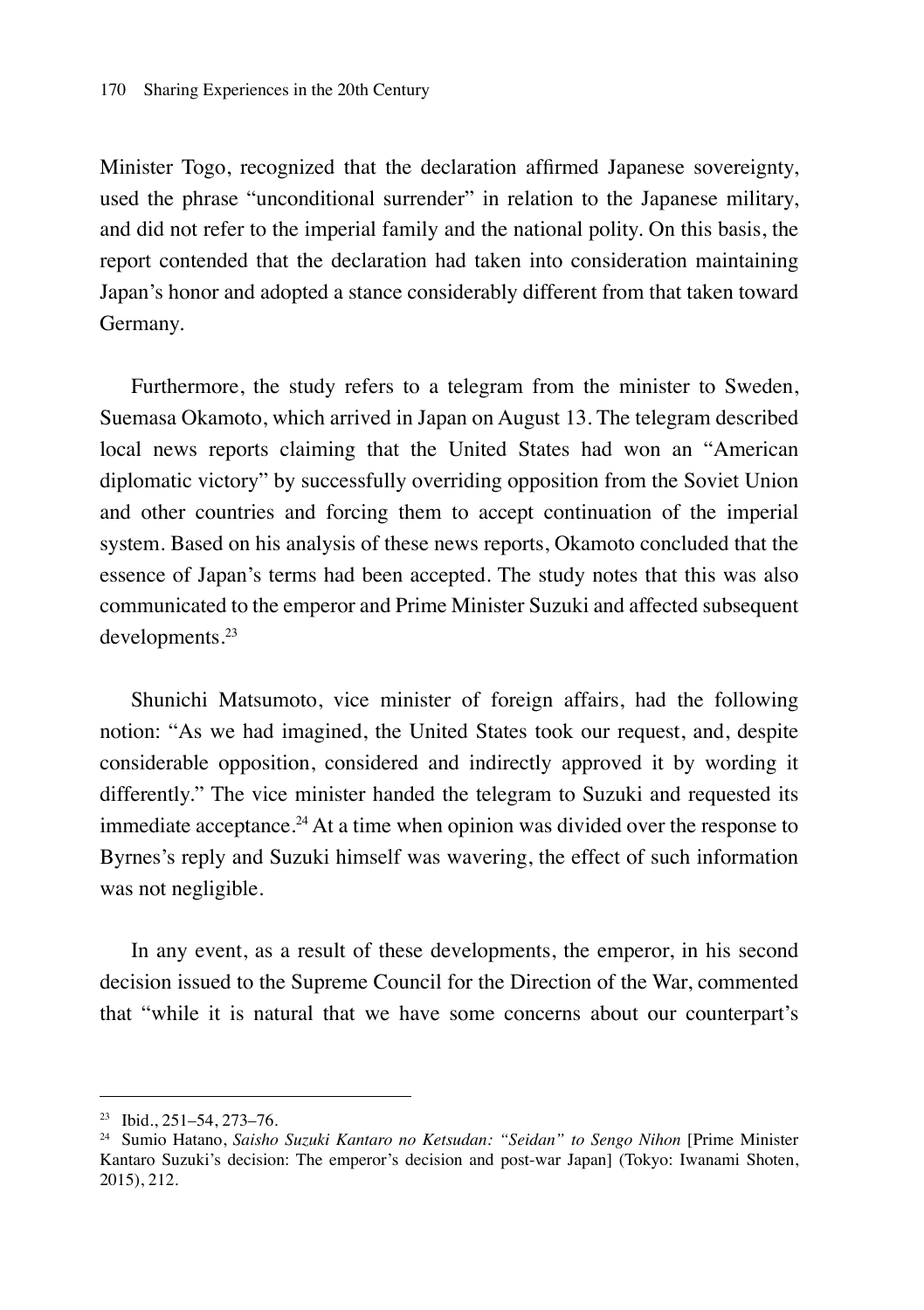attitude, I do not want to doubt it."<sup>25</sup>

Before and after making this comment, the emperor attempted to assuage the strong concerns expressed by Army Minister Anami about the American reply, saying: "Do not worry, Anami, I have conclusive proof" (August  $12$ ),  $26$  and "Anami, I fully understand your feelings, but I am confident that I can preserve the national polity" (August  $14$ ).<sup>27</sup> These remarks suggest that the emperor had obtained some evidence through intelligence and other sources.

Moreover, it cannot be ignored that the emperor and Suzuki had a certain amount of trust in the United States, and therefore, interpreted the information they had acquired positively. At the cabinet meeting on August 13, Suzuki stated in regard to Byrnes's reply: "From rereading it over and over, I sense that the United States did not write it with evil intent. We have different national situations. We also have different views. I believe that it will not essentially change the Emperor system. We should not object to the wording."<sup>28</sup> Suzuki's stance "in effect signified his trust in the 'good intentions' of the American leaders in regard to the preservation of the national polity."<sup>29</sup>

In his second decision issued to the Supreme Council, the emperor stated: "I understand that there are various doubts regarding the issue of national polity. However, based on the meaning of the text of this reply, I take it that our counterpart has good intentions."30 A historian has noted that indeed, "The judgments of Suzuki and the Emperor were strongly supported by a simple trust in the United States and Americans."<sup>31</sup>

<sup>25</sup> Shimomura, *Shusen Hishi*, 140.

<sup>26</sup> Military History Society of Japan, ed., *Daihonei Rikugunbu Senso Shidohan Kimitsu Senso Nisshi (Ge)* [War Direction Section, Army Division, Imperial Headquarters, confidential war diary (Vol. II)] (Tokyo: Kinseisha, 1998), 757.

<sup>27</sup> Hisanori Fujita, *Jijucho no Kaiso* [The grand chamberlain's memoir] (Tokyo: Kodansha, 1961), 141.

<sup>28</sup> Shimomura, *Shusen Hishi*, 128.

<sup>29</sup> Hatano, *Saisho Suzuki Kantaro no Ketsudan*, 202.

<sup>30</sup> Shimomura, *Shusen Hishi*, 140.

<sup>31</sup> Hatano, *Saisho Suzuki Kantaro no Ketsudan*, 224.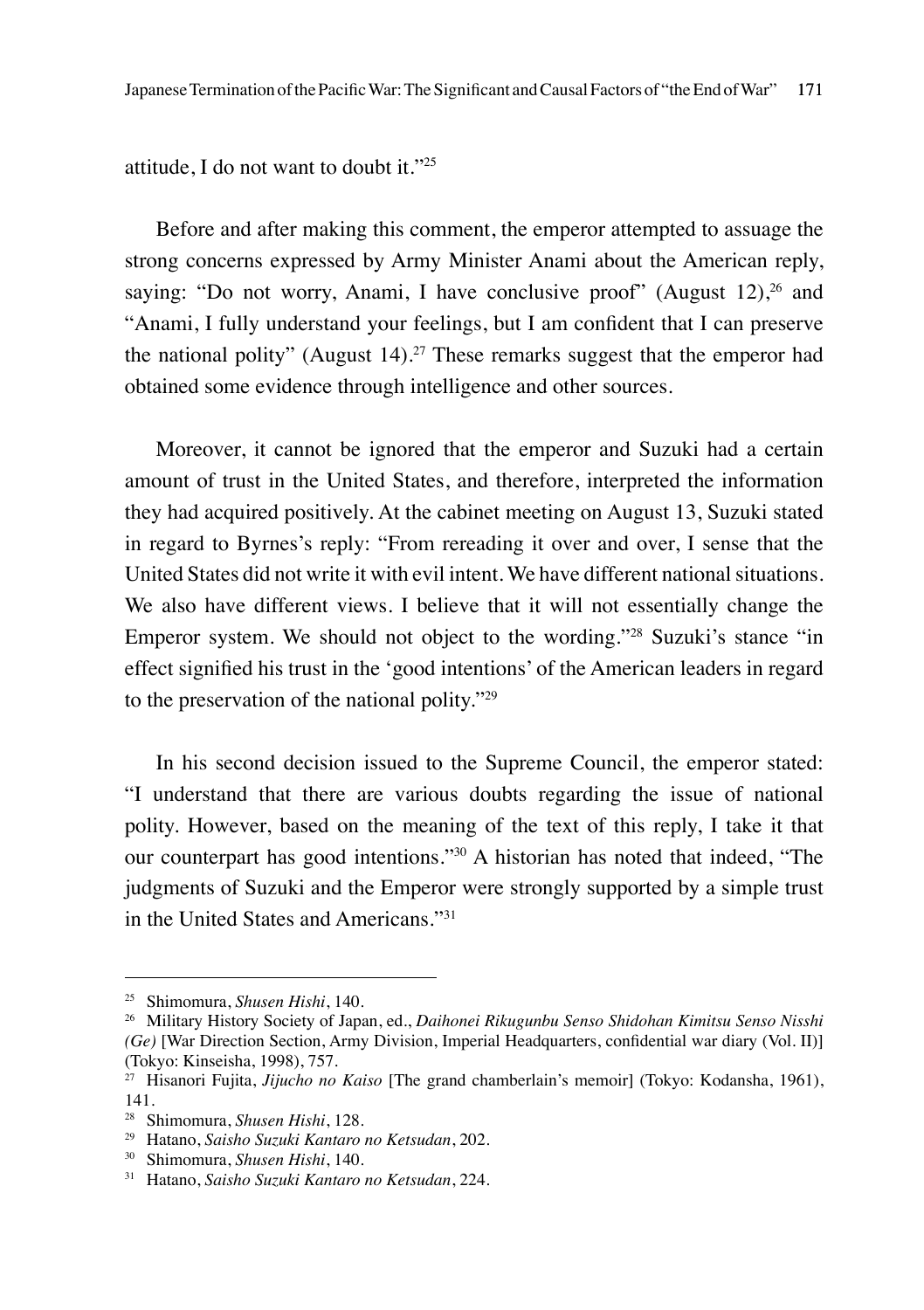A well-known example of Japan's trust in the United States is the country's reaction to the death of President Franklin D. Roosevelt. Suzuki expressed his condolences, saying, "I must admit that Roosevelt's leadership has been very effective and has been responsible for the Americans' advantageous position today." The prime minister went on to say, "For that reason I can easily understand the great loss his passing means to the American people and my profound sympathy goes to them."<sup>32</sup> In contrast, Suzuki did not send a congratulatory telegram five days later on the fifty-sixth birthday of Hitler, the leader of Germany, Japan's ally.

The Nazi leadership, on the other hand, was delighted to hear the news of Roosevelt's death, believing that it would bring about a turning point in the war. Hitler is said to have issued a statement asserting that "fate has taken from us Roosevelt, the greatest war criminal in history." Thomas Mann, a German writer in exile in the United States at the time, wrote: "Japan is now at war with the United States with life and death at stake . . . In that oriental country, there still exists a spirit of chivalry and a sensitivity to human dignity. It still reveres a person who has died and reveres a person of great character. These are the differences between Germany and Japan."<sup>33</sup>

## **Military Factor: The Gap between Japanese and U.S. Perceptions of the Decisive Battle for the Home Islands**

Third, I consider the contrasting Japanese and American perceptions of the military significance of the "decisive battle for the Japanese Home Islands," codenamed Operation *Ketsu* by the Japanese and Operation Downfall by the Americans. From around spring of 1945, about the time Germany was defeated, the emperor began to show great interest in a battle for the Home Islands.<sup>34</sup> For

<sup>32</sup> Sukehiro Hirakawa, *Heiwa no Umi to Tatakai no Umi* [Sea of peace and sea of war] (Tokyo: Kodansha Gakujutsu Bunko, 1993), 81.

<sup>33</sup> Ibid., 149–50.

<sup>&</sup>lt;sup>34</sup> For a study that analyzes the relationship between the emperor and the end of war in the context of the decisive battle for the Home Islands, see Tamon Suzuki, "Showa Tenno to Nihon no 'Shusen'" [Emperor Showa and Japan's "end of war"], in *Kokusai Kankyo no Henyo to Seigun Kankei* [Transformation of the international situation and civil-military relations], ed., Shinichi Kitaoka (Tokyo: Chuokoron-Shinsha, 2013).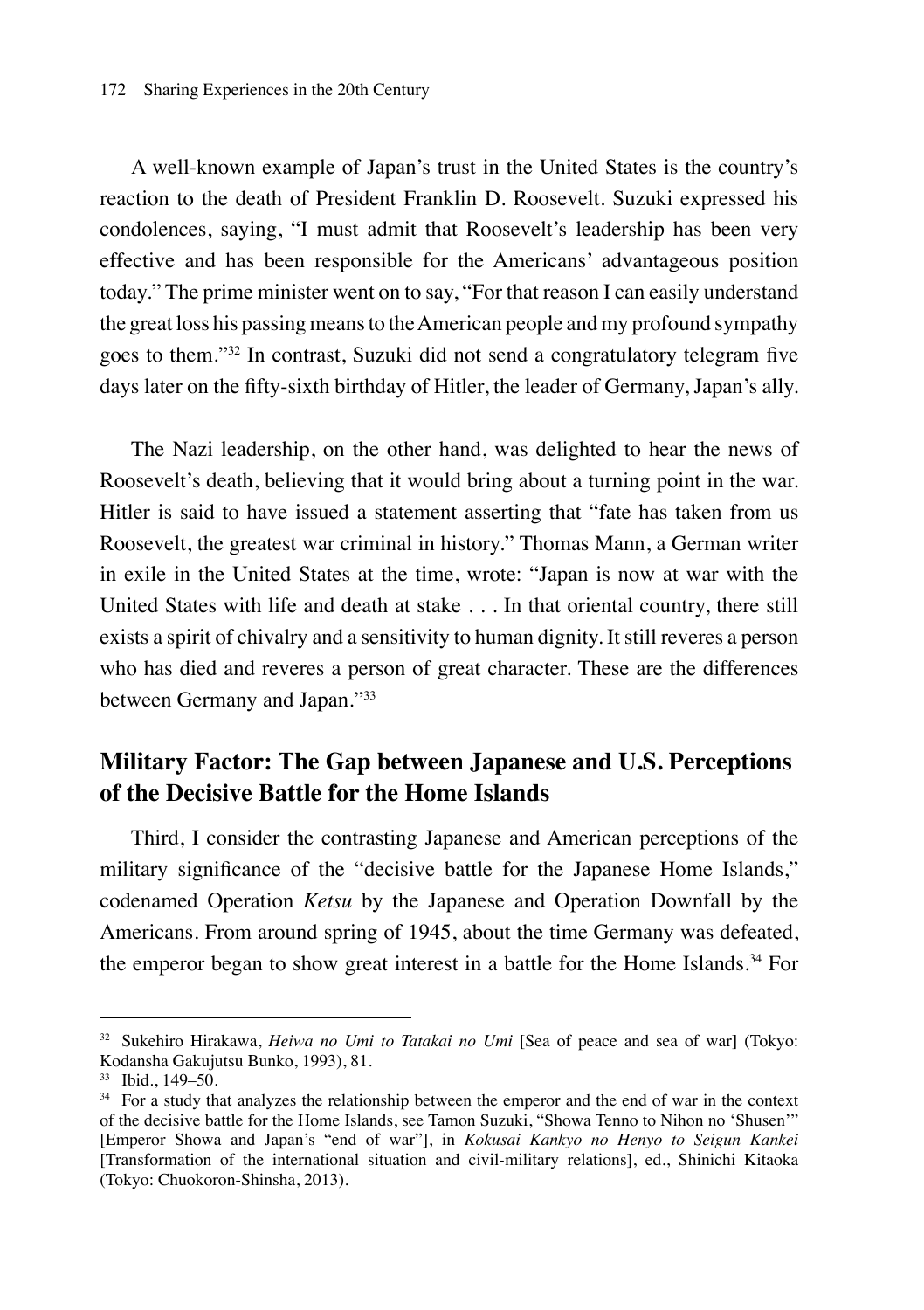example, the *Showa Tenno Jitsuroku* records that on May 9, after listening for more than an hour to a report from the army's chief of general staff, Yoshijiro Umezu, the emperor "communicated the Imperial General Headquarters Army Order (to the relevant commanders) to the effect that they shall facilitate the execution of the Battle for the Home Islands."<sup>35</sup>

Although the emperor inquired about the actual state of preparations for defending the Home Islands, he failed to receive a clear-cut explanation from the army. He thus actively attempted to grasp the situation by a number of means, including by sending his aides-de-camp to inspect Togane and Katakai, the beaches in the vicinity of Kujukurihama, on June 3 and 4.<sup>36</sup>

On June 9, Umezu returned from an inspection of Manchuria and gave a pessimistic report to the emperor: Japan's troop strength in Manchuria was only equivalent to eight U.S. divisions, and Japan had only enough ammunition for a single battle. On hearing this report, the emperor began to believe that "as the forces in the homeland are far less well equipped than the forces in Manchuria and China, there is no way they could fight." The report therefore became one of the factors heightening the emperor's anxieties regarding the end of the war.<sup>37</sup>

Admiral Kiyoshi Hasegawa, who had been sent to strategic areas in Japan as a special inspector general of fighting power assets, briefed the emperor on June 12. Hasegawa reported that because of a lack of weapons, shortage of equipment, and inadequate training, the forces at the anticipated fronts could not possibly fight a battle for the Home Islands. As an example, Hasegawa explained that the small boats that were to be utilized as suicide attack weapons were hastily built, installed with used car engines, and operated by inadequately trained personnel.

<sup>35</sup> The Imperial Household Agency, *Showa Tenno Jitsuroku (9)*, 663.

<sup>36</sup> War History Office, National Defense College, Defense Agency, *Senshi Sosho Daihonei Rikugunbu <10>* [Military history series: Army Department, Imperial Headquarters <10>] (Tokyo: Asagumo Shimbunsha, 1975), 449.

<sup>37</sup> Takashi Ito, ed., *Sokichi Takagi Nikki to Joho (Ge)* [Sokichi Takagi: Diary and information (Vol. II)] (Tokyo: Misuzu Shobo, 2000), 885–86.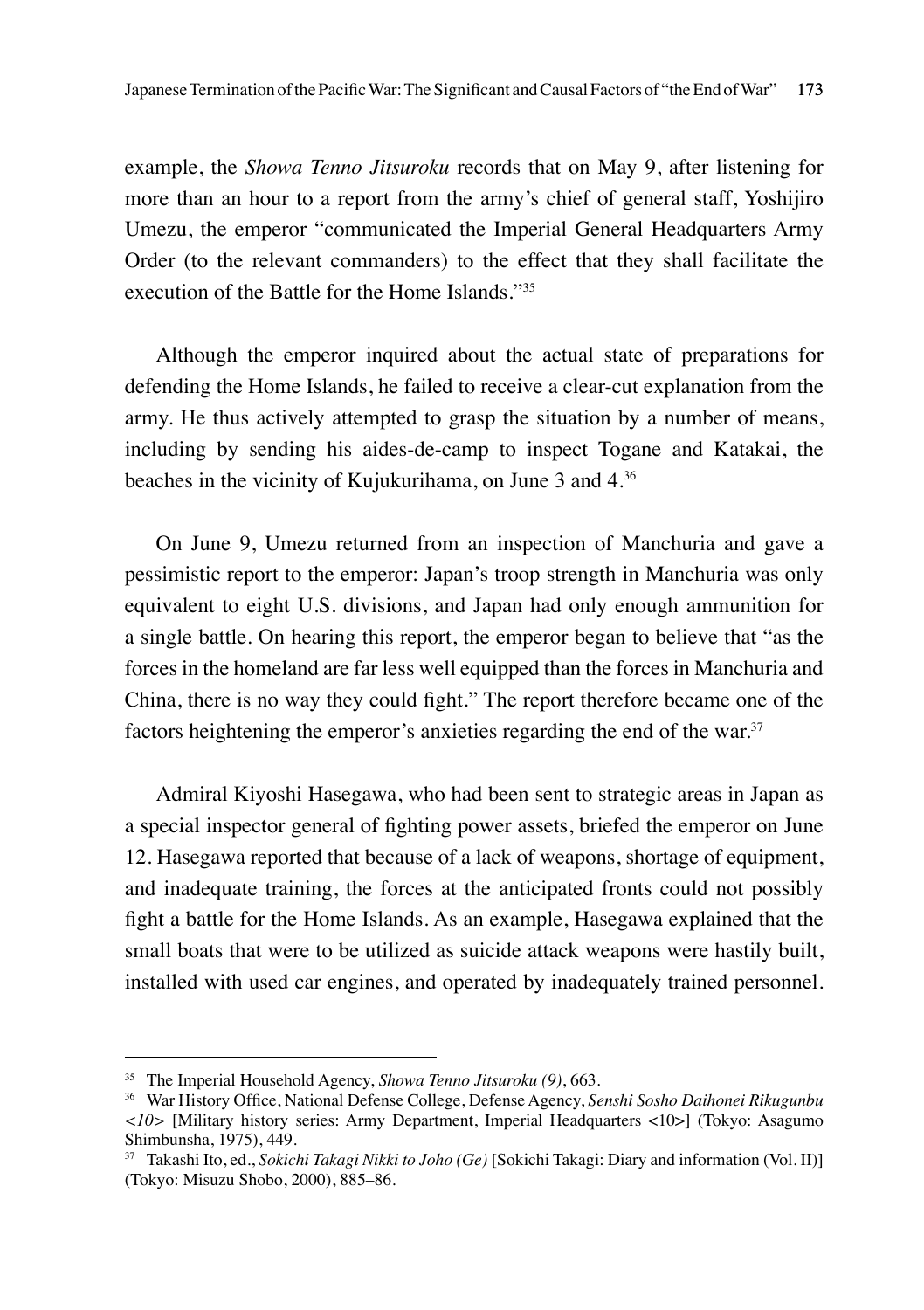The emperor was astonished and commented, "I can fully imagine."<sup>38</sup>

At around the same time, Prince Morihiro Higashikuni informed the emperor that not only the coastal defense forces, but also the combat divisions, were insufficiently supplied with weapons, and that shovels were being made with iron salvaged from bombs dropped by the enemy. Based on this information, the emperor "confirmed that war was impossible."<sup>39</sup>

On June 13, the emperor was notified of the "honorable death" of the navy's garrison in Okinawa, and on June 14 and 15, he fell ill and did not make any public appearances.

According to the *Showa Tenno Jitsuroku*, on June 20, the emperor told Foreign Minister Togo "that he desired an early termination of the war."40 On this occasion, the emperor stated that "based on the recent reports of the Chief of the Army General Staff, Chief of the Naval General Staff, and Admiral Hasegawa, it has become clear that our operational readiness in China and in the Japanese homeland is inadequate for a war," adding, "Please proceed to terminate the war as quickly as possible."<sup>41</sup>

The series of reports on a battle for the Home Islands had a significant influence on the emperor's perception. Many historians note that these reports led him to abandon the idea of making peace after dealing the enemy a severe blow and to shift instead to pursuing a swift peace.<sup>42</sup>

<sup>38</sup> Statement by Kiyoshi Hasegawain Motoei Sato and Fumitaka Kurosawa, eds., *GHQ Rekishika Chinjutsuroku: Shusenshi Shiryo (Ge)* [GHQ History Division's deposition records: End of war archive (Vol. II)] (Tokyo: Hara Shobo, 2002), 569–70.

<sup>39</sup> Hidenari Terasaki and Mariko Terasaki Miller, eds., *Showa Tenno Dokuhakuroku Terasaki Hidenari Goyogakari Nikki* [Diary of Hidenari Terasaki, general official of the imperial household: Emperor Showa's monologue] (Tokyo: Bungei Shunju, 1991), 118.

<sup>40</sup> The Imperial Household Agency, *Showa Tenno Jitsuroku (9)*, 705.

<sup>41</sup> Shigenori Togo, *Jidai no Ichimen* [An aspect of time], ed. Togo Shigenori Kinenkai (Tokyo: Hara Shobo, 1985), 340.

<sup>42</sup> For example, Kazutoshi Hando, *Showashi* 1926–1945 [Showa history 1926–1945] (Tokyo: Heibonsha Library, 2009), 461; Tsuyoshi Hasegawa, *Anto Sutarin, Toruman to Nihon Kofuku* [Secret feud: Stalin, Truman, and Japan's surrender] (Tokyo: Chuokoron-Shinsha, 2006), 167.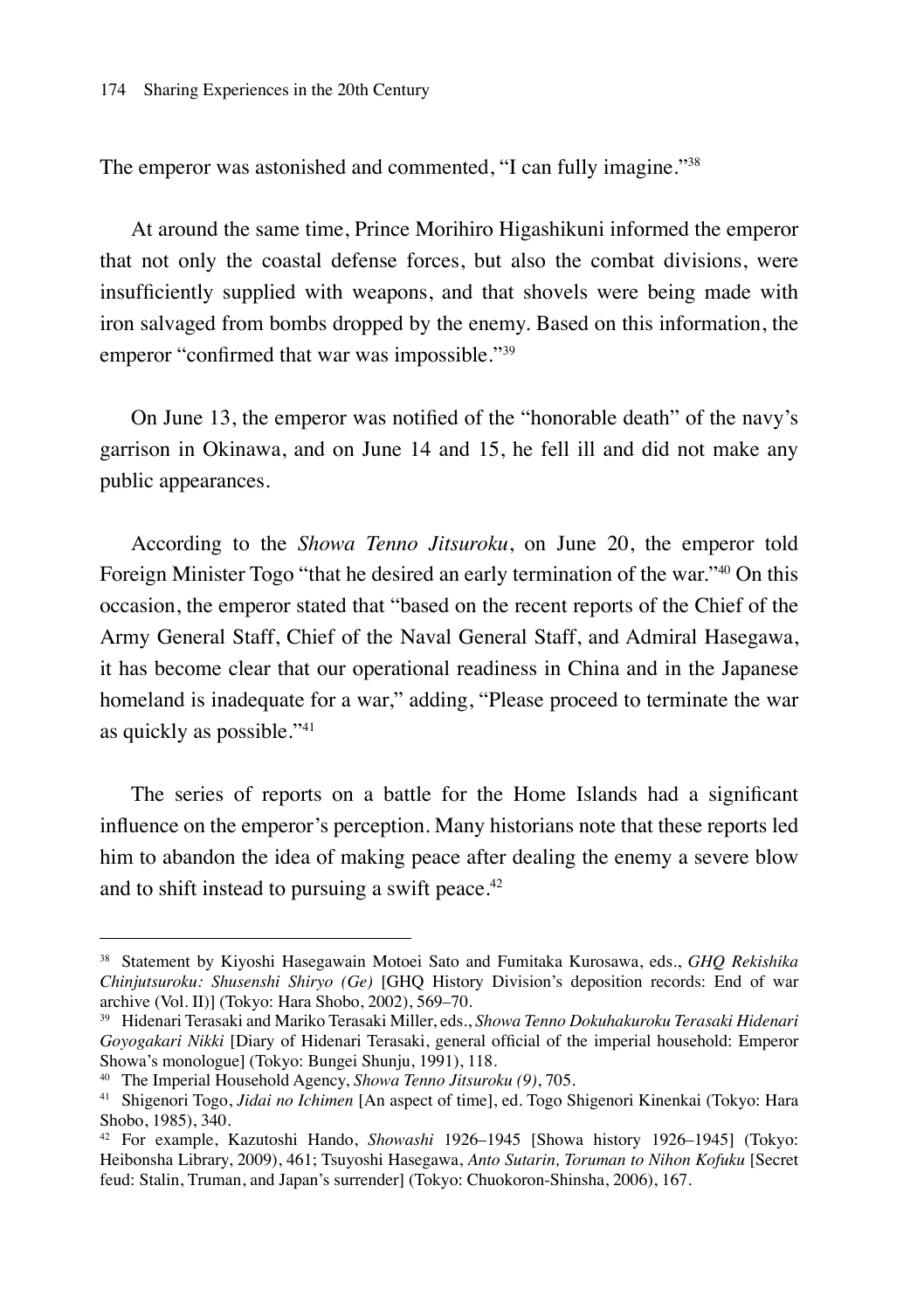Meanwhile, the army continued to call for the "honorable death of 100 million" and with continued confidence, insisted on a "battle for the Japanese Home Islands." At the meeting of the Supreme Council for the Direction of the War held on August 9, shortly after the atomic bombings and the Soviet Union's entry into the Pacific War, Togo asked, "Are you confident that you can prevent the enemy from landing in the Japanese homeland?" Umezu responded: "If it goes extremely well, we can even repel the enemy. Because it is a war, however, it is hard to conceive that it will definitely go well. While we will concede some landings, I am confident that we can inflict severe casualties on the enemy during their invasion."<sup>43</sup> The army, while recognizing that ultimate victory was impossible, continued to hang on to a thread of hope.

Nevertheless, in his first decision issued to the Supreme Council, on the same day, the emperor stated: "You keep talking about decisive fighting for the Home Islands, but the defenses at the most important area, Kujukurihama, have yet to be completed. In addition, the divisions that will be involved in this battle are inadequately equipped, and it is said that their equipment will not be complete until after mid-September . . . Your plans are never executed. Given that, how can we win the war?"44 The emperor thus mentioned the incomplete preparations for the battle for the Home Islands, and not the atomic bombings or the Soviet Union's entry into the Pacific War, as reasons for accepting the Potsdam Declaration. He added: "What would happen if we were to plunge into the Battle for the Home Islands in this condition? I am very worried. I think to myself, will this mean that all the Japanese people will have to die? If so, how can we leave this nation, Japan, to posterity?"<sup>45</sup>

This comment caused Army Major General Tatsuhiko Takashima, chief of staff of the Twelfth Area Army and the Eastern Command Headquarters, who

<sup>43</sup> Togo, *Jidai no Ichimen*, 357.

<sup>44</sup> Koichi Kido (Kido Koichi Nikki Kenkyukai Kotei), *Kido Koichi Nikki (Gekan)* [Diary of Koichi Kido (Vol. II)] (Tokyo: University of Tokyo Press, 1966), 1223–24.

<sup>45</sup> Hisatsune Sakomizu, *Dainihon Teikoku Saigo no Yonkagetsu: Shusen Naikaku "Futokorogatana" no Shogen* [The last four months of the Japanese Empire: Testimony of the end of the war cabinet's "confidant"] (Tokyo: Kawade Bunko, 2015), 207–8.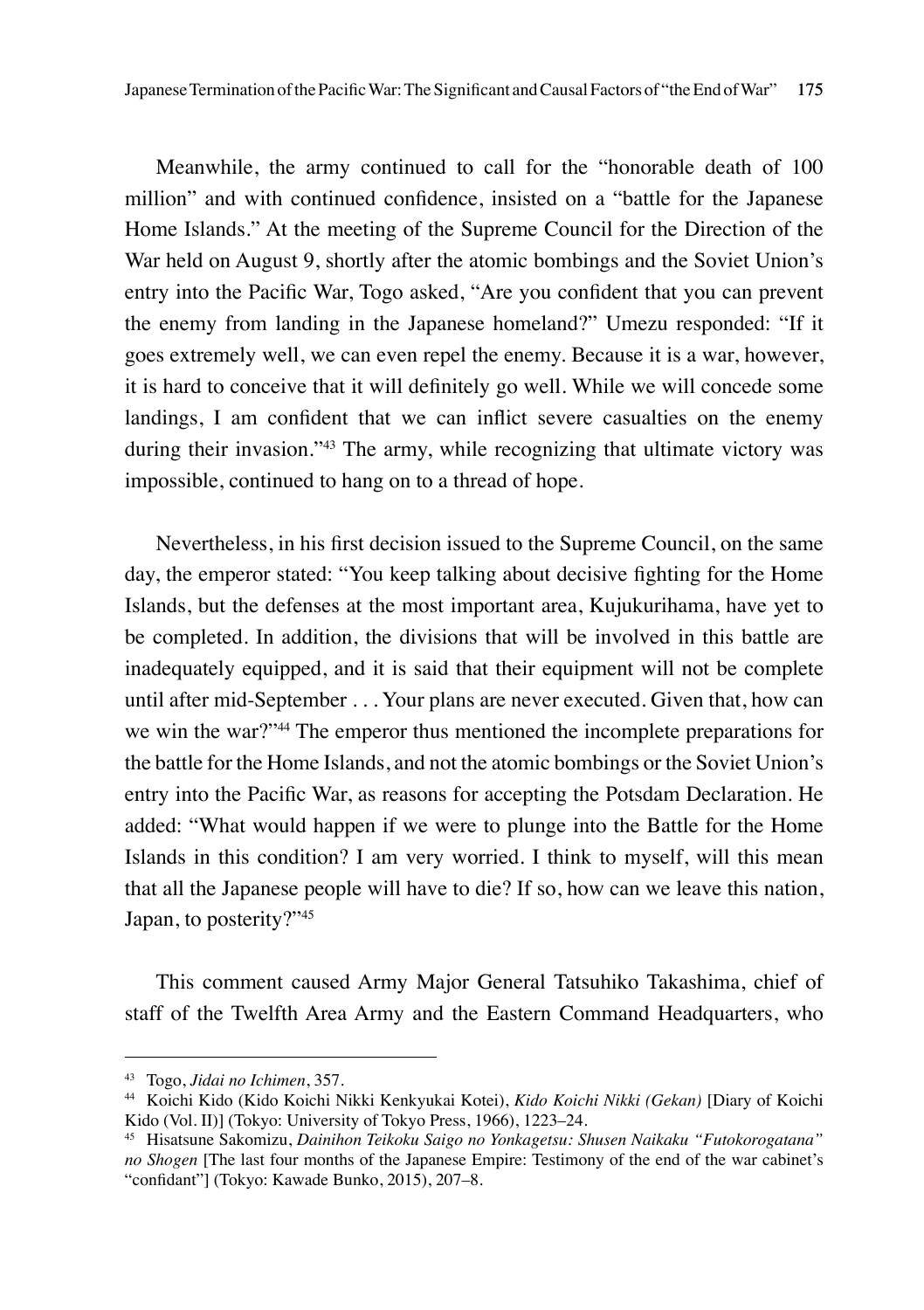was entrusted with defense of the Kanto area, to feel responsible for the reference to the Twelfth Area Army's "biggest shortcoming," in other words, the lack of defensive preparations at Kujukurihama. He responded, "The Battle for the Home Islands is just a 'house of cards,' as is symbolized by the defensive positions at Kujukurihama."<sup>46</sup> Conversely, the army general staff frequently inspected the defenses in various areas in preparation for the battle for the Home Islands. According to its reports, not only were the fortifications, supplies, training, and logistics supplies inadequate, but even the spirit of decisive fighting was lacking. Thus, in reality, the general staff also recognized the difficult situation.<sup>47</sup>

It is noteworthy that in this decision issued to the Supreme Council, as noted above, the emperor expressed his distrust of the military, stating that the actions of the army and navy commands were not in line with their plans, and giving as an example preparations for defending the Home Islands. Additionally, the emperor noted that since the outbreak of the war, there had been significant discrepancies between the "plans and results" of both the army and the navy. With regard to the defense of Kujukuri, the emperor said: "In fact, what my aides-de-camp later told me after seeing the site is very different from what the Chief of the Army General Staff told me. I understand that most of the defenses are incomplete."<sup>48</sup>

These remarks sent shock waves through the army leadership. Torashiro Kawabe, deputy chief of staff of the army, wrote in his diary: "The imperial decision was issued. In short, His Majesty has no expectations for Japan's future operations." Kawabe went on to say:

I am afraid His Majesty did not arrive at this view as a result of the debates during the Imperial Conference. That is to say, His Majesty has no expectations for Japan's future operations. In other words, His Majesty has

<sup>46</sup> Yomiuri Shimbun, ed., *Showashi no Tenno (3): Hondo Kessen to Potsudamu Sengen* [The emperor in Showa history (3): The battle of the Japanese Home Islands and the Potsdam Declaration] (Tokyo: Chuo Bunko, 2012), 44–45.

<sup>47</sup> See, for example, War History Office, *Senshi Sosho Daihonei Rikugunbu <10>*, 247–53, 310–16, 376–77.

<sup>48</sup> Sakomizu, *Dainihon Teikoku Saigo no Yonkagetsu*, 207–8.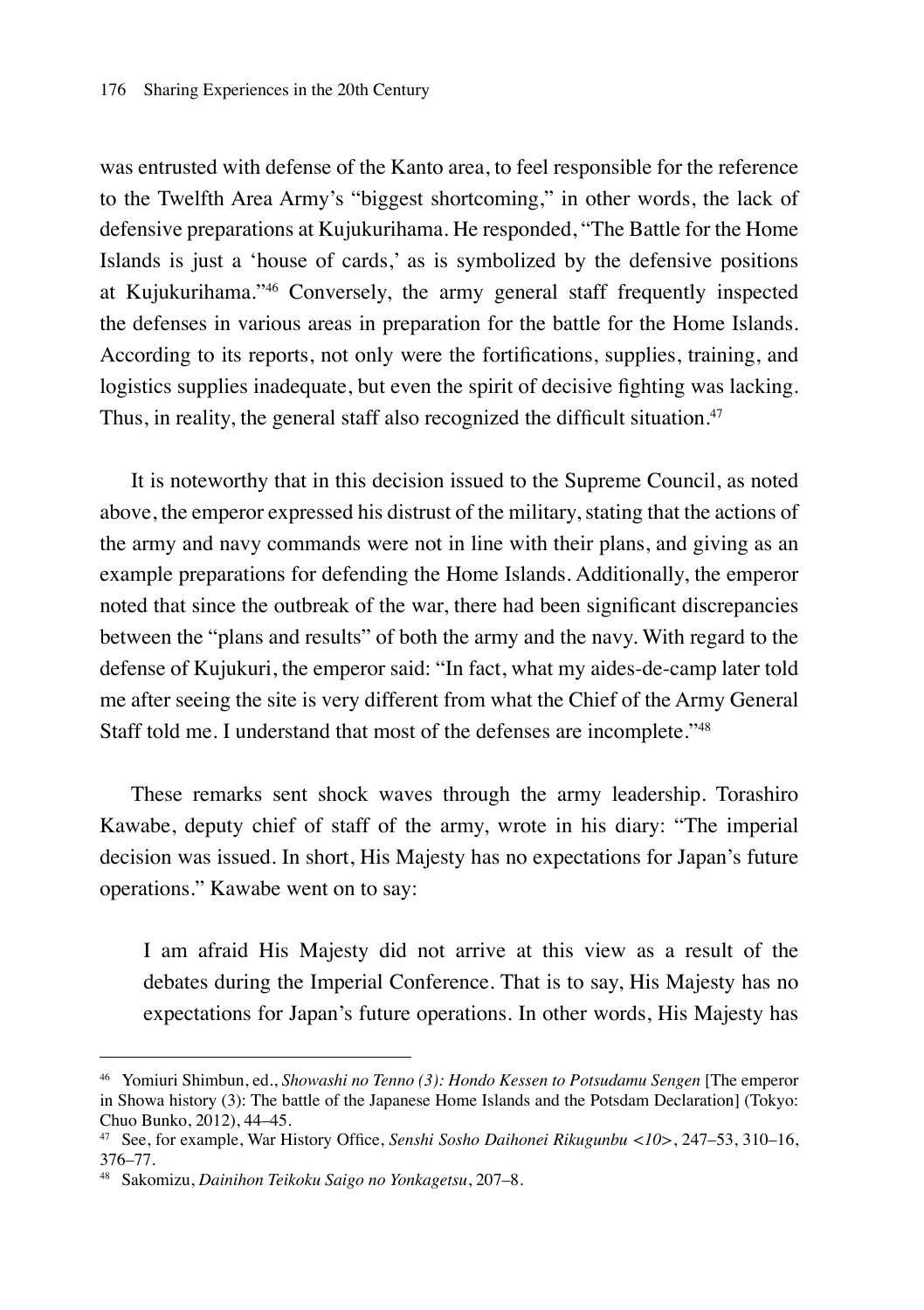no trust in the military . . . It was an expression of his increasing distrust in the military. This distrust was directly expressed by His Majesty the Emperor.<sup>49</sup>

Shuichi Miyazaki, chief of the First Bureau, General Staff Office, wrote in his diary: "A day of great misfortune. What humiliation."50

In effect, the emperor's distrust of the army, which he made explicit for the first time in connection with preparations to defend the Home Islands, was one of the reasons he accepted the Potsdam Declaration. This had a greater effect than military reasons in encouraging the army, especially its general staff, to give up on the war. While admitting that Japan was defeated militarily, the army had asked for an opportunity to strike the enemy somehow. However, the emperor's distrust severed all hope.

For the United States, on the other hand, despite Japan's poor and incomplete preparations for a battle for the Home Islands, potential human losses presented a major issue as the launch of Operation Downfall approached. In other words, Japan's residual force and anticipated suicidal attacks were threats to the United States. Furthermore, the severity of the battles for Iwo Jima and Okinawa and the cost to the United States due to Japanese military resistance—the death or injury of an estimated 35 percent of the American forces committed— provided a significant disincentive to proceeding with the invasion.

On June 18, 1945, President Harry S. Truman convened a meeting at the White House to consider Operation Downfall and its expected casualties. At the meeting, opinion was divided, especially regarding the estimated number of deaths and injuries. William D. Leahy, chairman of the Joint Chiefs of Staff, and others noted that nearly 35 percent died or were injured in the Battle for Okinawa, and forecasted that Operation Downfall would result in a similar death toll.

<sup>49</sup> Kawabe Torashiro Bunsho Kenkyukai, ed., *Shosho Hikkin: Rikugun wa Akumade Goseidan ni Shitagaite Kodosu* [Follow the words of the emperor: The army will act in compliance with the imperial decision] (Tokyo: Kokushokankokai, 2005), 178–79.

<sup>50</sup> War History Office, *Senshi Sosho Daihonei Rikugunbu <10>*, 453.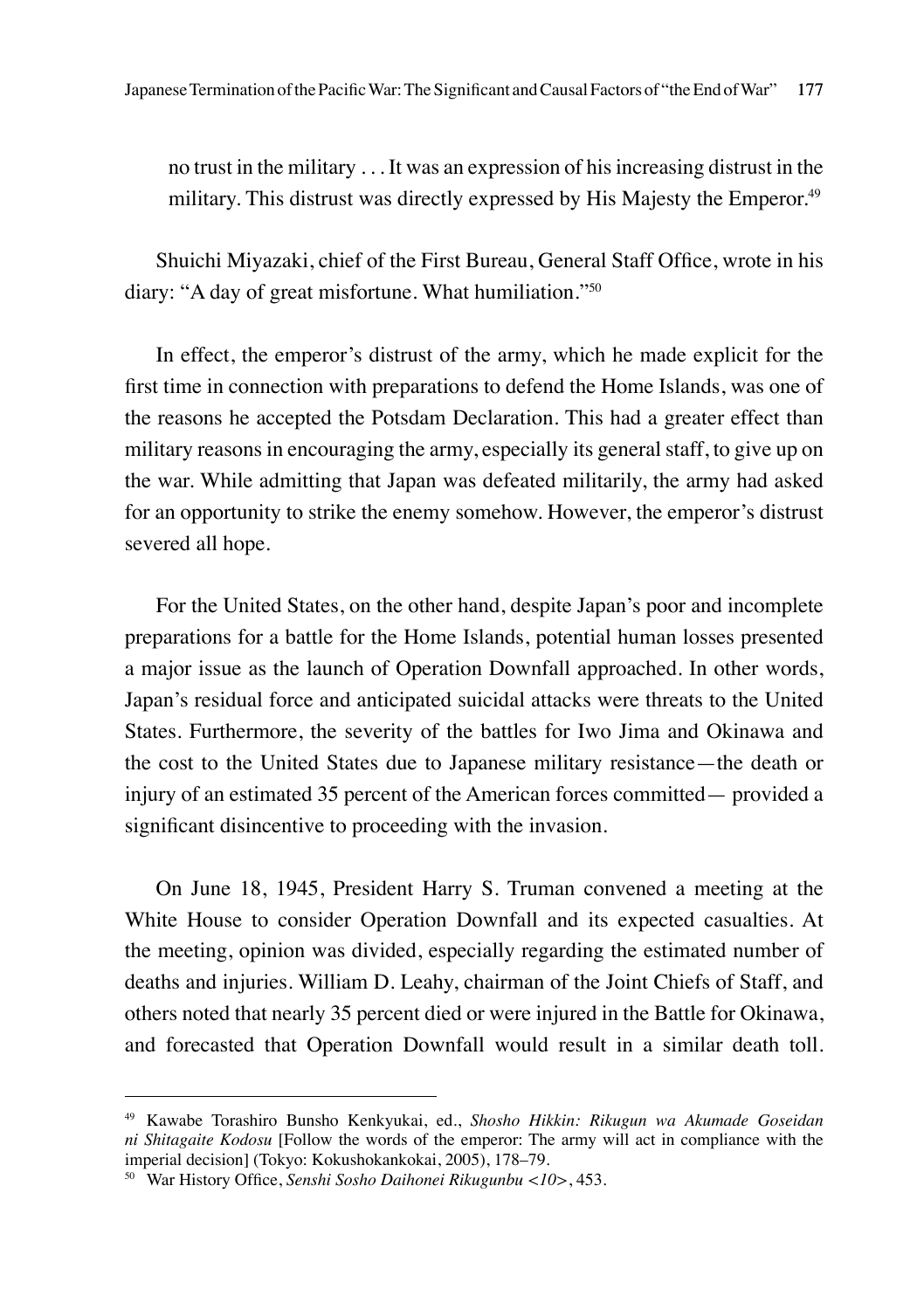Accordingly, they were reluctant to undertake the operation and advocated easing the terms of unconditional surrender to minimize casualties. Meanwhile, George C. Marshall, army chief of staff, was more optimistic. In the end, the meeting approved Operation Olympic (an invasion of Kyushu), one of the operations planned under Downfall, and decided to put on hold Operation Coronet (an invasion of the Kanto Plain), the other operation under Downfall for the time being.<sup>51</sup>

On July 2, Secretary of War Stimson submitted a memorandum to President Truman to explain the purpose of the draft Potsdam Declaration. Referring to the fierce fighting on Iwo Jima and Okinawa, he noted, "If we once land on one of the main islands and begin a forceful occupation of Japan, we shall probably have cast the die of last ditch resistance." For this reason, Stimson advised that the United States should strive for the prompt and economical achievement of its objectives, by presenting conditions to Japan.<sup>52</sup>

Of course, at the time, the various U.S. government departments each had their own widely varying projections of the number of deaths and injuries from Operation Downfall. A number of recent studies based on newly released historical records have higher casualty estimates.<sup>53</sup>

In any case, U.S. concern about the military cost of an invasion of the Japanese Home Islands led the United States to reconsider its demand for Japan's unconditional surrender, and ultimately, the war ended with Japan accepting the Potsdam Declaration.

Kecskemeti writes, "Our theoretical analysis implies that strong residual capabilities on the losing side are apt to produce a substantial 'disarming' effect

<sup>51</sup> Makoto Iokibe, *Beikoku no Nihon Senryo Seisaku: Sengo Nihon no Sekkeizu (Ge)* [U.S. occupation policy toward Japan: The blueprint of post-war Japan (Vol. II)] (Tokyo: Chuokoron-Sha, 1985), 180– 87 and Hasegawa, *Anto*, 168–72.

<sup>52</sup> Iokibe, *Beikoku no Nihon Senryo Seisaku (Ge)*, 192.

<sup>53</sup> Kort, "Hiroshima to Rekishika," 483–87.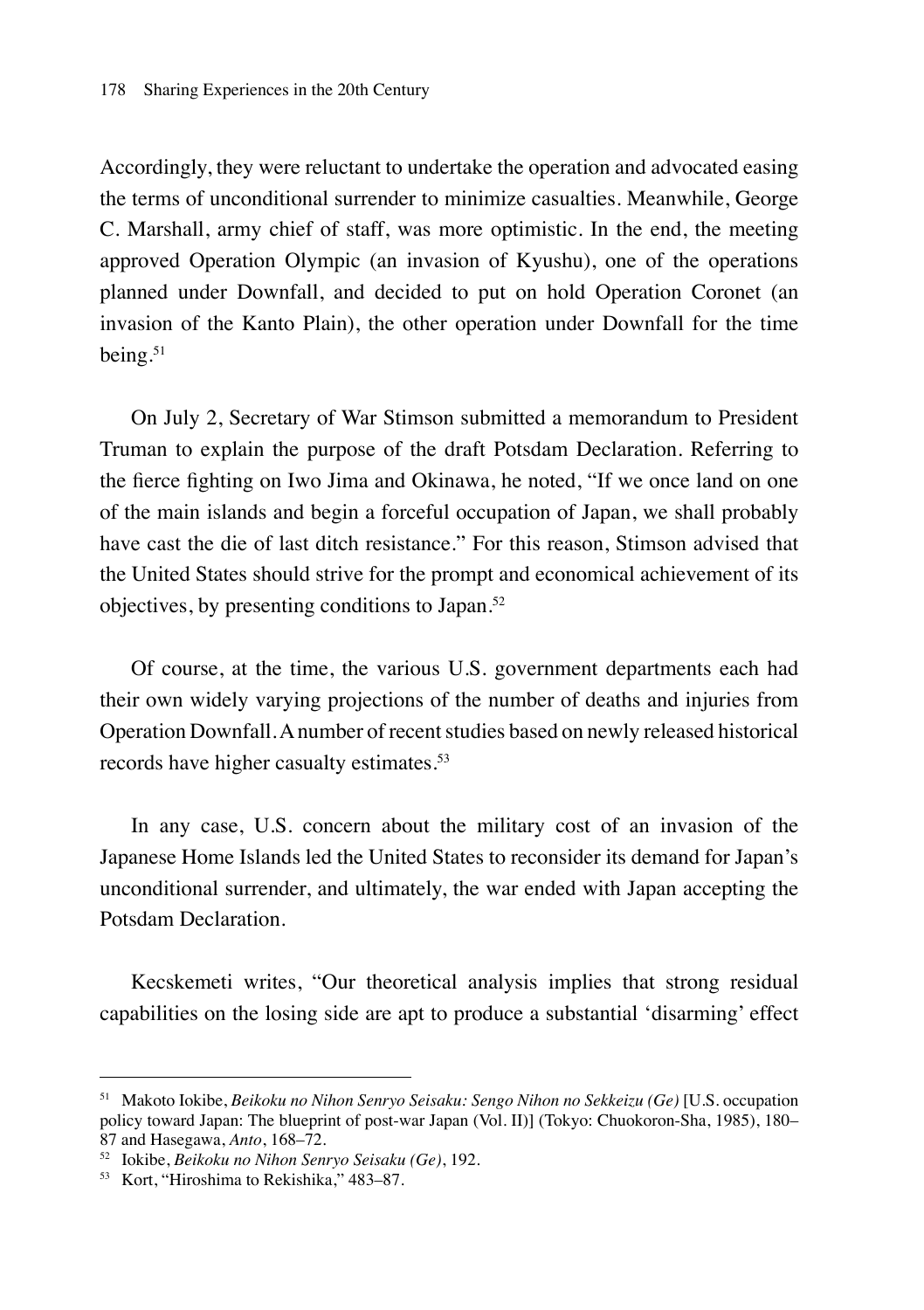on the winning side by inclining the winner to make political concessions to the loser as incentives for surrender." Kecskemeti notes that potential battles in Japan that would reflect Japan's geographical advantages as an island country, the Japanese military's residual capabilities, and Japan's extreme will to resist were regarded as grave threats by the United States, which was unlike the situation in Germany and Italy in the final stage of the war. He believes that these things thus served as valuable assets for Japan to obtain political concessions from the United States in the transactions and negotiations on its surrender.<sup>54</sup>

Military historian John Ferris notes that Japanese assets and combat that caused heavy casualties to U.S. forces in the Pacific theater: "did achieve some political objectives. [Japan's] defeat achieved a victory of a kind."<sup>55</sup>

### **Conclusion**

Had decisive fighting taken place on the Home Islands, there would have been even greater loss of life for Japan and the United States. Moreover, Japan's urban areas and countryside would have been devastated, and Japan would likely have been put under direct foreign rule and conceivably been partitioned like Germany. Japan, however, was able to avoid this tragedy by terminating the war more quickly than Germany, that is, before decisive fighting on the Home Islands began. This is perhaps the reason why Japan calls the termination of the war the "end of war" or "defeat in war," while postwar Germany refers to the end of its war as "liberation" (from Nazism) or "defeat" (collapse).

Incidentally, the notion that Germany was "liberated" was introduced by German President Richard von Weizsäcker in his famous address to commemorate the fortieth anniversary of the war's end. The president identified May 8, 1945 as

<sup>54</sup> Kecskemeti, *Strategic Surrender*, 158, 210, 220.

<sup>55</sup> John Ferris, "Taiheiyo Senso Kokiniokeru Rengokoku no Senryaku" [Politics as strategy: The United States and the end of the Pacific War, 1944–1945], in *Nihon to Rengokoku no Senryaku Hikaku: Kensho Taiheiyo Senso to Sono Senryaku (3)* [Comparison of Japanese and Allied strategies: A study of the Pacific War and its strategy (3)], eds., Masaki Miyake et al. (Tokyo: Chuokoron-Shinsha, 2013), 253.